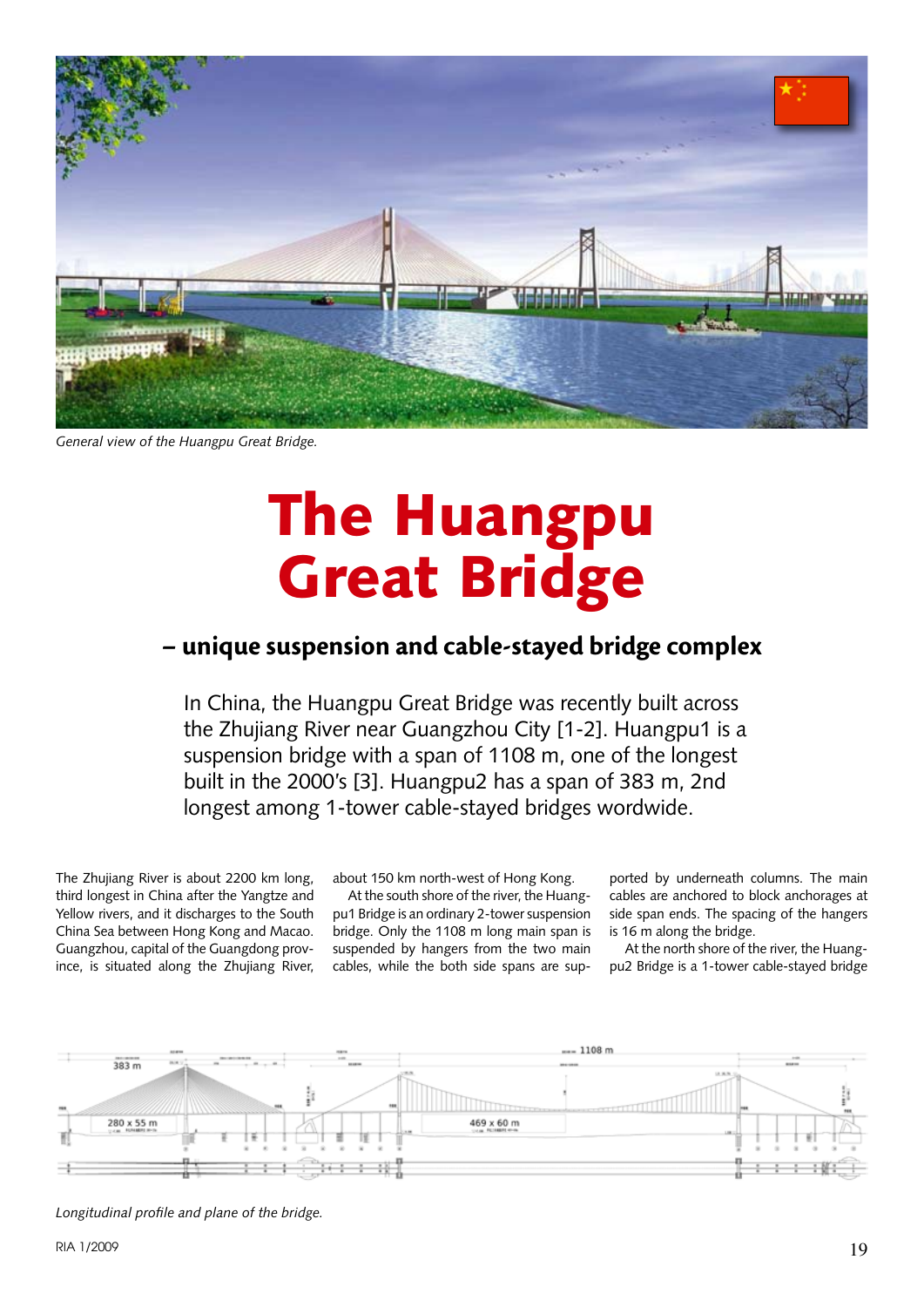

*Cross-section of the deck.*

with a main span of 383 m, 2nd longest in the world. The opposite side span near the suspension bridge is 197 m long.

The towers of the both bridges are made of concrete. The single tower of the cablestayed bridge is 201 m tall, while the 2 towers of the suspension bridge are 189 m tall. The deck structure of the both bridges consists of a streamlined steel box girder, structural height 3,5 m, overall width 41,7 m. The vertical clearance at the cable-stayed bridge is 55 m, at the suspension bridge 60 m.

The client is the Chinese Ministry of Communications, and the consultant is the First Prospecting & Design Research Institute of Highways at Xi'an. The bridge was completed in 2008.

*Author: Juhani Virola, Eur Ing-FEANI Illustration: Nanjing Institute of Technology (NIT)* *Bridge tower under construction.*

#### **The world's 20 longest-span suspension bridges, [3]**

| No.            | <b>Bridge</b>       | Span       | Location                     | Year |
|----------------|---------------------|------------|------------------------------|------|
| 1              | Akashi-Kaikyo       | 1991 m     | Kobe-Naruto, Japan           | 1998 |
| $\overline{2}$ | Xihoumen            | 1650 m     | Zhoushan, China              | 2008 |
| 3              | Great Belt East     | 1624 m     | Korsor, Denmark              | 1998 |
| $\overline{4}$ | Gwangyang           | 1545 m     | Myodo-Gwangyang, South Korea | 2012 |
| 5              | Runyang South       | 1490 m     | Zhejiang, China              | 2005 |
| 6              | Nanjing-4           | 1418 m     | Nanjing, China               | 2013 |
| 7              | Humber              | 1410 m     | Kingston-upon-Hull, Britain  | 1981 |
| 8              | Jiangyin            | 1385 m     | Jiangsu, China               | 1999 |
| 9              | Tsing Ma            | 1377 m     | Hong Kong, China             | 1997 |
| 10             | Verrazano-Narrows   | 1298 m     | New York, NY, USA            | 1964 |
| 11             | Golden Gate         | 1280 m     | San Francisco, CA, USA       | 1937 |
| 12             | Yangluo             | 1280 m     | Wuhan, China                 | 2007 |
| 13             | Höga Kusten         | 1210 m     | Kramfors, Sweden             | 1997 |
| 14             | Mackinac            | 1158 m     | Mackinaw City, MI, USA       | 1957 |
| 15             | Aizhai              | 1146 m     | Hunan, China                 | 2011 |
| 16             | Huangpu-1           | 1108 m     | Guangzhou, China             | 2008 |
| 17             | Minami Bisan-seto   | 1100 m     | Kojima-Sakaide, Japan        | 1988 |
| 18             | Fatih Sultan Mehmet | 1090 m     | Istanbul, Turkey             | 1988 |
| 19             | <b>Balinghe</b>     | 1088 m     | Guanling, China              | 2010 |
| 20             | Taizhou             | 2 x 1080 m | Jiangsu, China               | 2010 |

Finland's 2 longest-span suspension bridges:

- 1 Kirjalansalmi 220 m Parainen 1963
- 

Valkeakoski